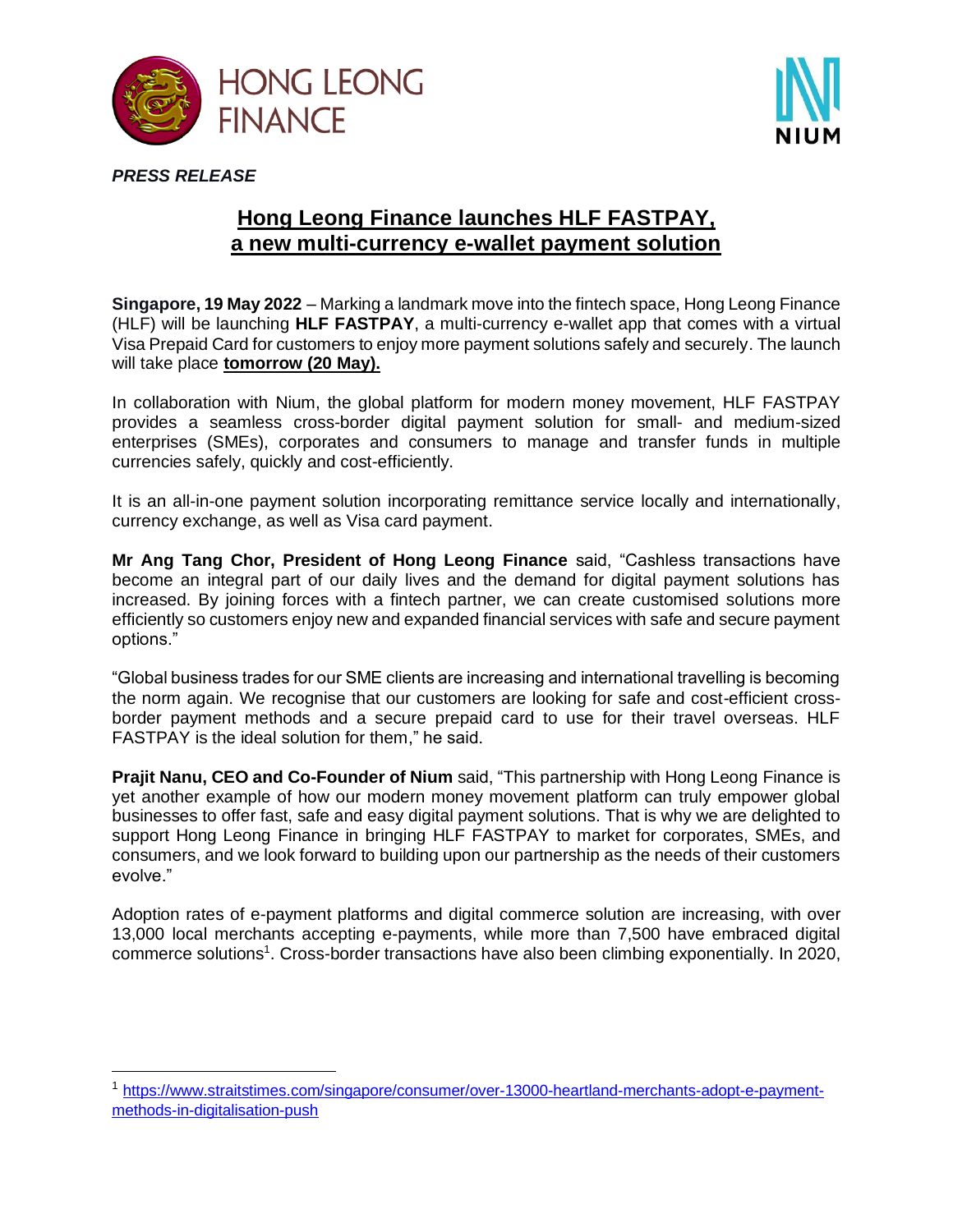



remittance between Singapore and Malaysia hit SGD 1.3 billion<sup>2</sup>, and the global B2B payments market is estimated to reach USD 1.62 billion by 2028<sup>3</sup>.

HLF FASTPAY aims to serve the growing demands of the public for a convenient easy to use ewallet app, while enabling SMEs and consumers to save on foreign exchange and transaction costs with their remittance needs.

## *Helping customers take charge of their spending locally and internationally*

HLF FASTPAY facilitates payments for customers in an easy to use, secure mobile app. It allows customers to spend in Singapore and around the world at over 70 million Visa merchants, including online and e-commerce sites. Customers simply have to top up their e-wallet via direct fund transfer from an HLF account or any other bank. The card can also be added to Google Pay, offering more payment flexibility to consumers.

The multi-currency e-wallet can store more than 20 currencies, including Euros, US dollars and Japanese yen. Customers can enjoy the versatility and convenience of holding the currencies that they want and use them to pay in the currency of their choice. They also enjoy favourable exchange rates for over 100 supported currencies including Malaysian ringgit and Korean won that are not part of the currency e-wallet.

### *Managing business payments conveniently with cost-efficiency*

Similarly, corporate and SME customers can use HLF FASTPAY to pay to their suppliers or for company expenses locally and abroad. The remittance function allows customers to make fast transfers abroad at competitive rates, directly to the receiving party's bank accounts. This makes it a more efficient and cost-effective option compared with traditional remittance methods.

### *Security features to ensure customer protection*

HLF FASTPAY incorporates the latest security and digital encryption features to ensure customer funds are well-protected. The e-wallet offers settings that allow customers to have direct spend management and control of their funds. In cases of suspicious transactions, locking the card and blocking it from further use can be done directly via the mobile app, which is more convenient compared to the traditional process of reporting to customer service.

### *Enjoy hassle-free registration online*

HLF FASTPAY is available to corporates, SMEs, and consumers. Corporate and SME customers can register online at [https://hlf-fastpay.nium.com.](https://hlf-fastpay.nium.com/) Consumers can download the mobile app via Apple App Store or Google Play Store and register for an account.

<sup>2</sup> [https://www.mas.gov.sg/news/media-releases/2021/singapore-paynow-and-malaysia-duitnow-to-link-in-](https://www.mas.gov.sg/news/media-releases/2021/singapore-paynow-and-malaysia-duitnow-to-link-in-2022)[2022](https://www.mas.gov.sg/news/media-releases/2021/singapore-paynow-and-malaysia-duitnow-to-link-in-2022)

<sup>&</sup>lt;sup>3</sup> [https://www.globenewswire.com/news-release/2022/03/21/2406489/0/en/Global-B2B-Payments-Market-](https://www.globenewswire.com/news-release/2022/03/21/2406489/0/en/Global-B2B-Payments-Market-In-depth-Insight-Emerging-Trends-Market-Set-to-Reach-1-618-15-USD-Billion-by-2028-with-CAGR-of-10-20-Increasing-Rapid-Expansion-of-Trades-across-the-Glob.html)[In-depth-Insight-Emerging-Trends-Market-Set-to-Reach-1-618-15-USD-Billion-by-2028-with-CAGR-of-10-](https://www.globenewswire.com/news-release/2022/03/21/2406489/0/en/Global-B2B-Payments-Market-In-depth-Insight-Emerging-Trends-Market-Set-to-Reach-1-618-15-USD-Billion-by-2028-with-CAGR-of-10-20-Increasing-Rapid-Expansion-of-Trades-across-the-Glob.html) [20-Increasing-Rapid-Expansion-of-Trades-across-the-Glob.html](https://www.globenewswire.com/news-release/2022/03/21/2406489/0/en/Global-B2B-Payments-Market-In-depth-Insight-Emerging-Trends-Market-Set-to-Reach-1-618-15-USD-Billion-by-2028-with-CAGR-of-10-20-Increasing-Rapid-Expansion-of-Trades-across-the-Glob.html)